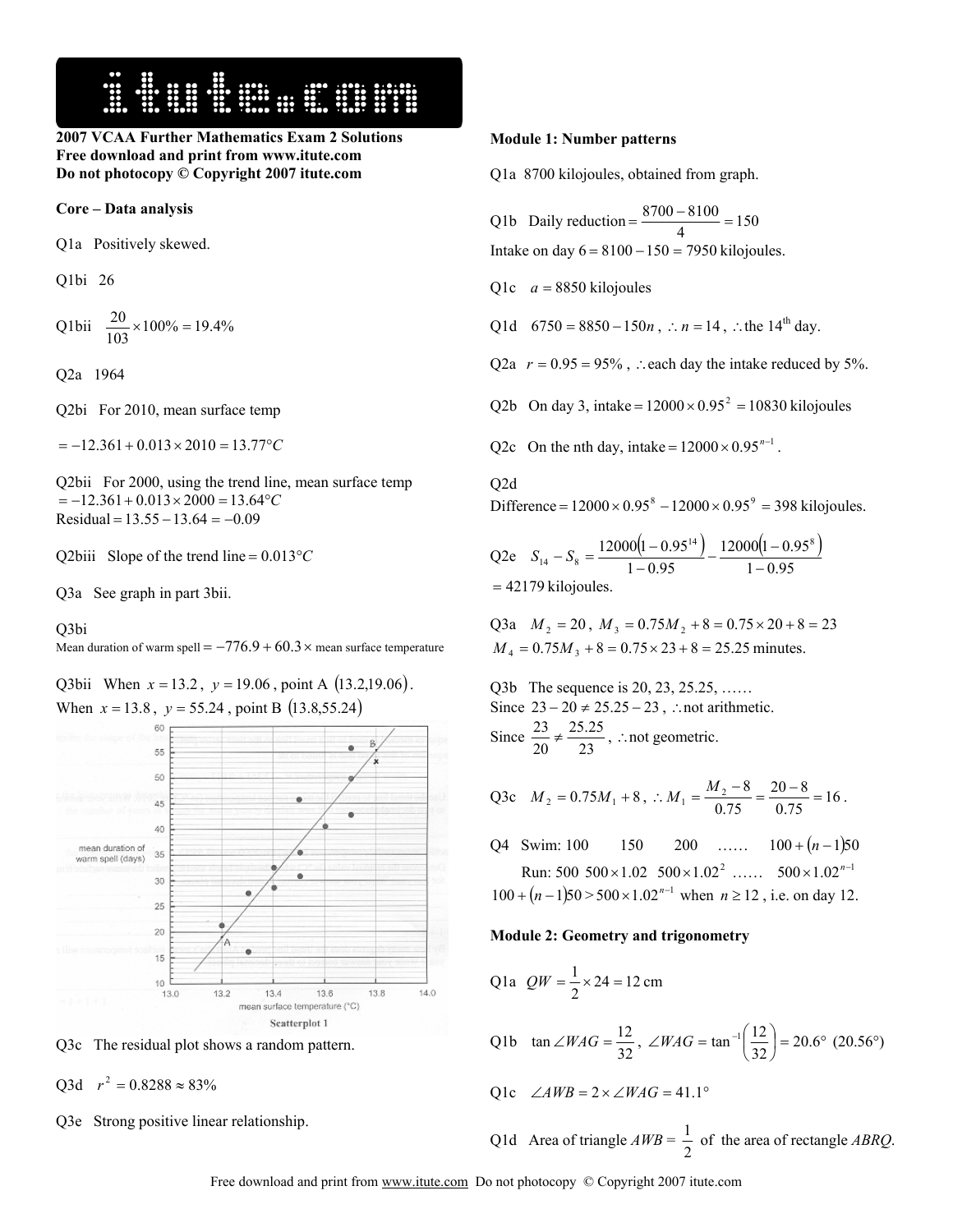Q2a 
$$
AW = \sqrt{32^2 + 12^2} = 34.18 \approx 34
$$
 cm

Q2b Area of rectangle  $BCVW = 28 \times 34 = 952$ Area of base  $ABCD = 24 \times 28 = 672$ Area of triangle  $ABW = \frac{1}{2} \times 24 \times 32 = 384$  $TSA = 952 \times 2 + 672 + 384 \times 2 = 3344$  cm<sup>2</sup>.

Q3a 
$$
V = \frac{1}{3} \times \text{base area} \times \text{height} = \frac{1}{3} \times 672 \times 32 = 7168 \text{ cm}^3
$$
.

Q3b 
$$
AC = \sqrt{24^2 + 28^2} = 36.8782
$$
,  $\frac{1}{2}AC = 18.4391$ .  
\n $\therefore AY = \sqrt{32^2 + 18.4391^2} = 36.93 \approx 37$  cm

Q3c 
$$
s = \frac{1}{2}(37 + 37 + 24) = 49
$$
.  
\n $A = \sqrt{49(49 - 37)(49 - 37)(49 - 24)} = 420$  cm<sup>2</sup>.

Q4a Fraction of height removed =  $\frac{24}{32} = \frac{3}{4}$  $=\frac{24}{32}=\frac{3}{4}.$ 

Q4b Fraction of volume removed = 
$$
\left(\frac{3}{4}\right)^3 = \frac{27}{64}
$$
.  
Fraction of volume remained =  $1 - \frac{27}{64} = \frac{37}{64}$ .

### **Module 3: Graphs and relations**

Q1a 30 minutes

 $Q1b$  310 – 120 = 190 km

Q1c Average speed =  $\frac{dist}{time} = \frac{190}{2} = 95 \text{ kmh}^{-1}$ 

Q1d Distance from Geraldton to Hamelin =  $80 \times 3 = 240$  km Total distance travelled since  $8 \text{ am } 310 + 240 = 550 \text{ km}$ 



Q2a From graph, 10.8 L. By calculation,  $P = 12 - 0.02 \times 60 = 10.8$  L



Q2c From graph above, average speed  $> 75$  kmh<sup>-1</sup>. By calculation,  $12 - 0.02s > 15 - 0.06s$ ,  $0.04s > 3$ ,  $s > 75$  kmh<sup>-1</sup>.

Q2d  $G = 15 - 0.06 \times 85 = 9.9$  L Cost =  $$0.80 \times 9.9 = $7.92$ , i.e. 7 dollars 92 cents.

Q3a The number of hours driving using gas plus the number of hours driving using petrol must not exceed 24.

## Q3bi and ii



Q3c When  $x = 10$ ,  $y = 15 - 10 = 5$ . The point (10,5) lies in the feasible region. (See graph above)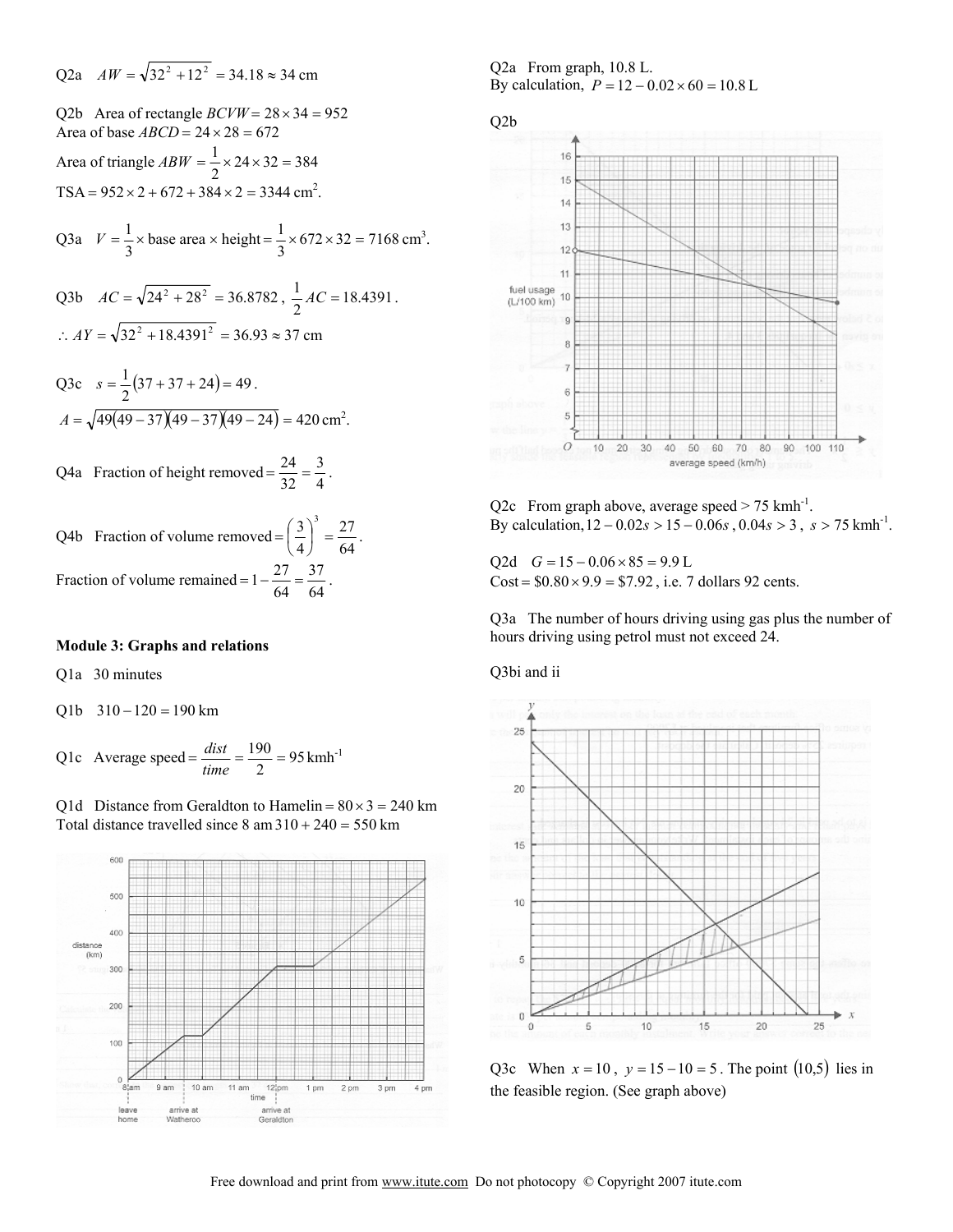Q3d Additional constraints:  $x \le 20$ ,  $y \le 7$  and  $x + y = 24$ . Maximum  $x = 18$  hours Minimum  $x = 17$  hours.

## **Module 4: Business-related mathematics**

Q1ai  $\frac{25}{100} \times 7000 = $1750$ 

Q1aii Balance = 7000 −1750 = 5250 Instalment =  $\frac{5250}{24}$  = 218.75, i.e. 218 dollars 75 cents

Q1bi Total amount paid =  $500 + 220 \times 36 = $8420$ 

Q1bii Interest =  $8420 - 7000 = 1420$ . Use  $I = \frac{\Pr{T}}{100}$ ,  $1420 = \frac{(7000 - 500)r \times 3}{100}$ ,  $r \approx 7.3$ . Annual flat rate  $\approx 7.3\%$ .

Q1c After discount,  $85\% \times 7000 = $5950$ .

Q2a 
$$
I = 30000 \times \frac{9}{100} \times \frac{1}{12} = $225
$$

Q2b Use  $A = PR'' - \frac{Q(R'' - 1)}{R - 1}$ 1  $A = PR^{n} - \frac{Q(R^{n}-1)}{R-1}$  or TVM Solver.  $Amount = $16801$ 

Q2c Use 
$$
Q = \frac{PR^n(R-1)}{R^n - 1}
$$
 or TVM Solver.  
Instant = \$622.75

Q3a 
$$
P\left(1+\frac{10}{100}\right) = 900
$$
,  $P = $818.18$ .

Q3bi Flat rate depreciation: Annual depreciation  $= \frac{300 - 300}{5} = $120$  $=\frac{900-300}{5}=$ 

Q3bii Unit cost depreciation: Total number of faxes in five years =  $250 \times 5 = 1250$ Value after five years =  $900 - 0.46 \times 1250 = $325$ 

Q4a Value after five years = 
$$
10000 \left( 1 - \frac{12}{100} \right)^5 \approx $5277
$$

Q4b 
$$
10000\left(1 - \frac{r}{100}\right)^5 = 4000
$$
,  $\left(1 - \frac{r}{100}\right)^5 = 0.4$   
 $1 - \frac{r}{100} = 0.4^{\frac{1}{5}}$ ,  $1 - \frac{r}{100} = 0.83255$ ,  $r = 16.7$ .  
Rate is 16.7%.

# **Module 5: Networks and decision mathematics**

Q1a Minimum number of edges =  $4$ 

Q1b



or other possibilities.

O2a  $4 + 2 + 5 + 2 + 4 + 4 + 3 = 24$ 

Q2bi G, or other possibilities.

Q2bii GABCAFGEFCEDC 2800 m

Q2c GABCDEFG or other possibilities.

Q3a  $14 + 8 + 13 + 8 = 43$  from west to east.

Q3b  $6 + 7 + 9 = 22$ 

Q3c The 10 children must be on the train with 11 available seats in order for them to set out from the West Terminal. West 11, 13, 7, 7, 8 East. Maximum number of children is 7.

Q4a Critical path: BCFHI. Minimum time =  $4 + 3 + 4 + 2 + 6 = 19$  weeks.

Q4b  $LST - EST = 9 - 4 = 5$  weeks.

Q4c A, E, G.

Q4d Reduce C by 2, F by 2 and E by 1. Minimum time is 15 weeks.

Q4e Total reduction in time =  $2 + 2 + 1 = 5$  weeks, which results in minimum additional cost of  $$5000 \times 5 = $25000$ .

### **Module 6: Matrices**

Q1a 
$$
\begin{bmatrix} 1.2 & 20.1 & 4.2 \\ 6.7 & 0.4 & 0.6 \end{bmatrix}
$$
  
Q1bi  $AB = [2 \times 531 + 2 \times 41 + 1 \times 534 + 1 \times 212] = [1890]$   
Q1bii  $B(4 \times 1)A(1 \times 4) = BA(4 \times 4)$ 

Q1biii It provides the total energy content in kilojoules of the peanut butter and honey sandwich.